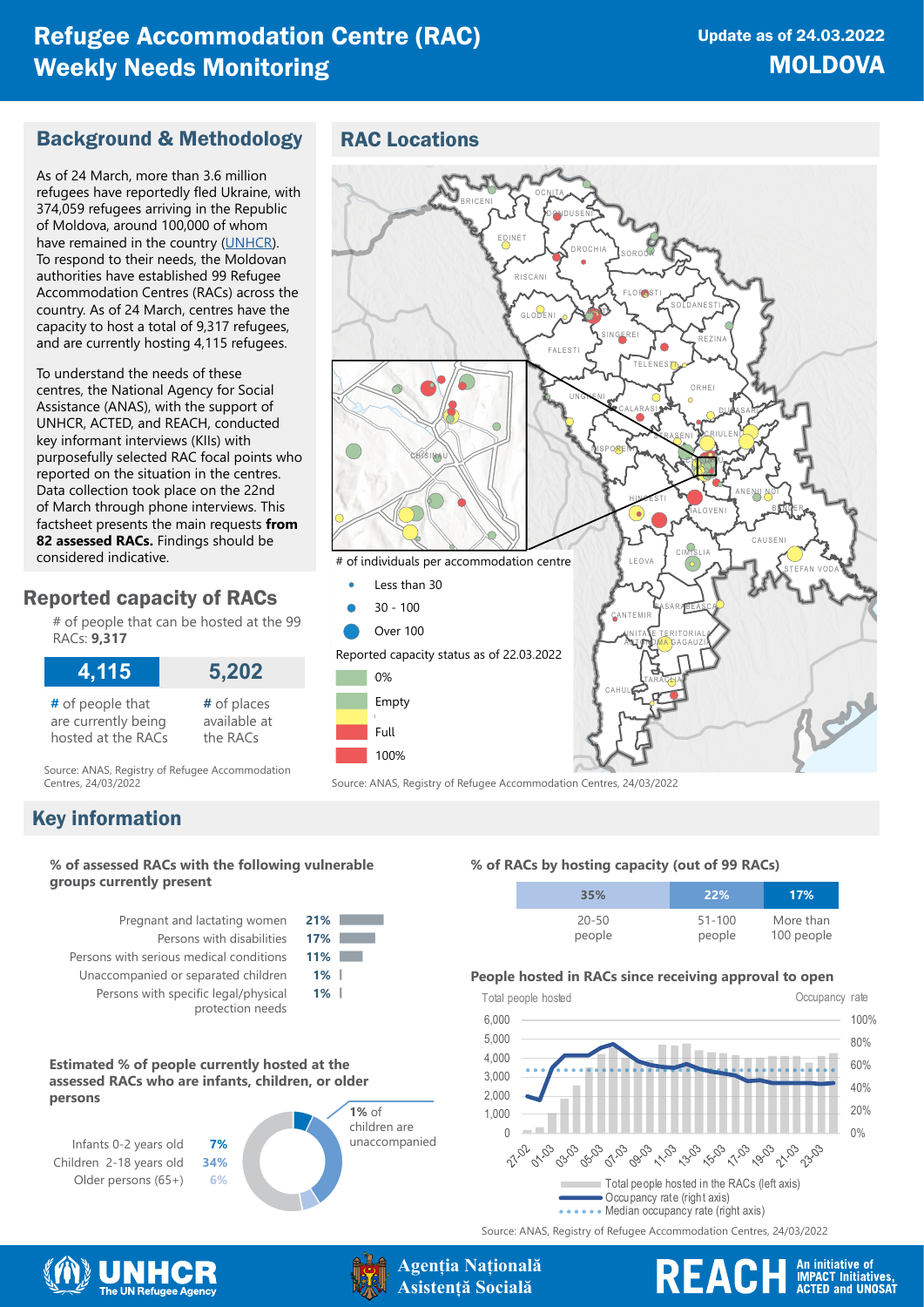REACH An initiative of

## Most Requested Items from RACs

Below is an overview of items most frequently requested by RACs during structured phone interviews. It should be noted that in view of the high rotation of refugees going in and out of RACs, the requested items are based on ongoing requirements for normal RAC functioning. **These requests do not necessarily mean RACs do not currently have the requested items. Rather, these requests may be based on forward looking considerations about maintaining steady supplies. Hot meals have been distributed by the government, UN agencies, NGOs and local organisations, and no major shortages of essential food items have been reported.**







**Agenția Națională Asistență Socială**